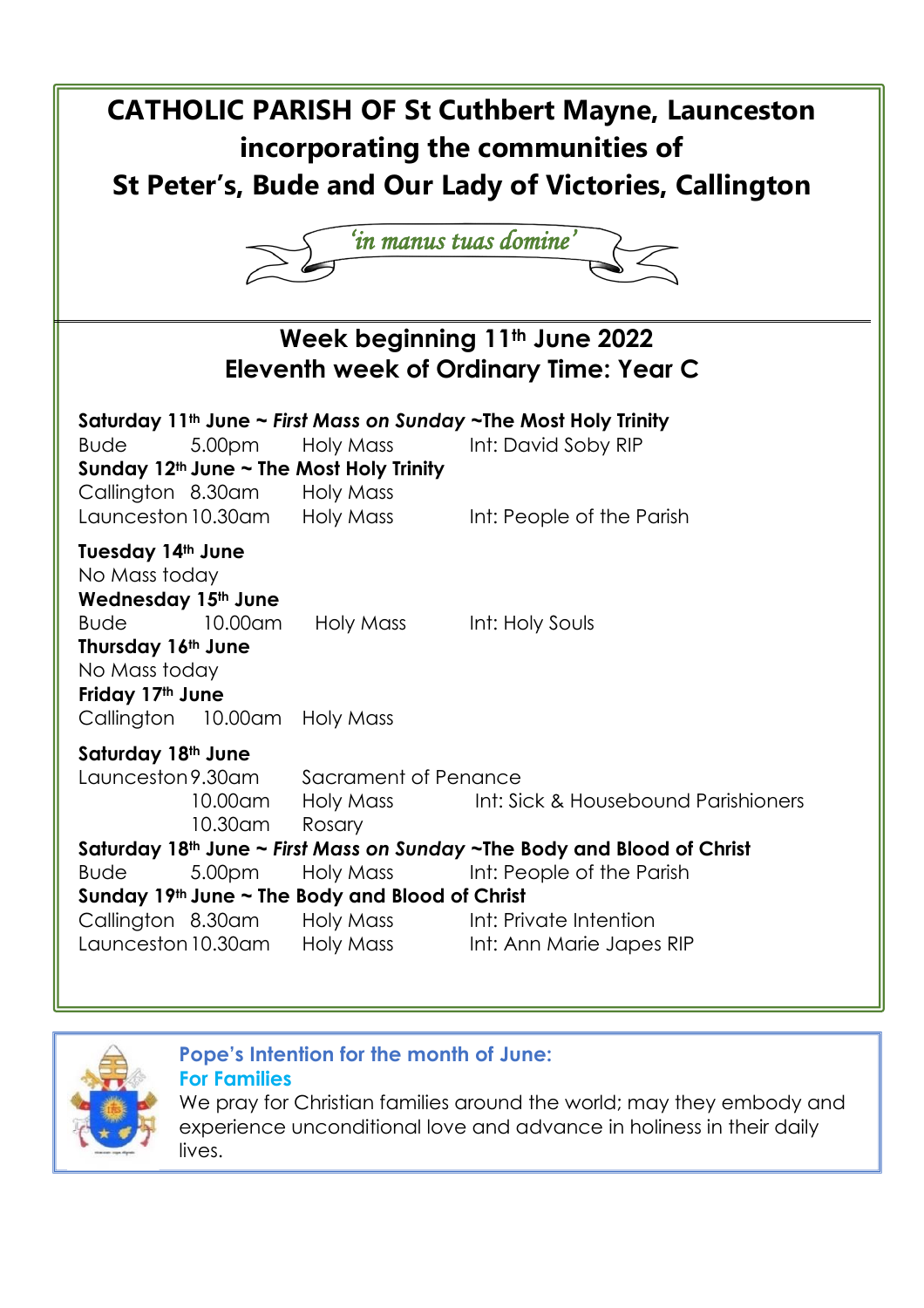**There will be some disruption to weekday Masses over the next couple of weeks** so please check the newsletter (or website) for up-to-date Mass times. **Sunday Masses will be as usual** and not affected, as will Wednesday and Saturday Masses at Bude.

## **Bude Faith Sharing Group**

The next meeting will be on **Wednesday, June 13th after the 10 am Mass**. If you have a question to be discussed, would you please place it in the Question Box

### **Synodal Update**

The June 2022 Synodal Journey Newsletter will be sent out with this newsletter and available to download on the newsletter section of the St Cuthbert Mayne website: [http://www.stcuthbertmayne.org.uk/newsletters](http://www.stcuthbertmayne.org.uk/newsletters.htm).ht[m](http://www.stcuthbertmayne.org.uk/newsletters.htm)

## **Second Collection**

There will be a second collection on the 19th June for the Bishops Conference **Day for Life**. Day for Life' is the day in our calendar set aside to celebrate life from conception to natural death. This year our focus in on caring for and valuing the elderly.

l

### **Do not cast me off in the time of old age; forsake me not when my strength is spent.**

*Psalm 71:9*

Read the [message from our Lead Bishop for Life Issues,](https://www.cbcew.org.uk/dfl22-bishops-message/) the Right Reverend John Sherrington.

[Make secure online donations](https://www.cbcew.org.uk/dfl22-donate/) to support *Day for Life* projects – upholding the dignity of every human life from conception to natural death.

## **Catechesis on Old Age**

In 2022, over a number of weeks, Pope Francis used his weekly Wednesday audience to offer in-depth catechesis on old age. There are many pearls of wisdom in this series including this one:

*The little ones learn the power of tenderness and respect for frailty: irreplaceable lessons that are easier to impart and receive with grandparents. For their part, grandparents learn that tenderness and frailty are not solely signs of decline: for young people, they are conditions that humanise the future."* Pope Francis, Catechesis on Old Age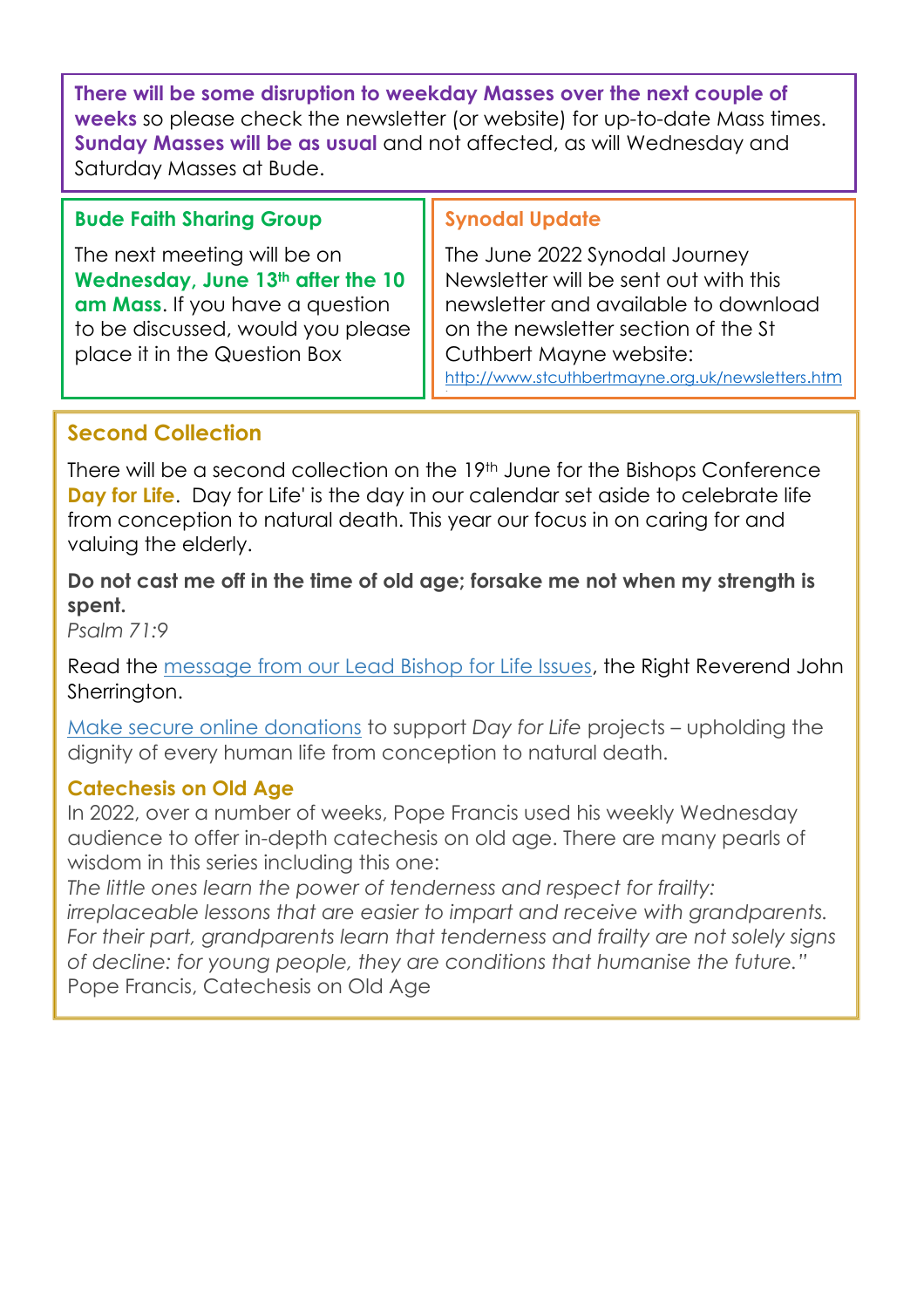## **The Mass for Marriage** July 16th 2022, Plymouth Cathedral

Please join us if you can at midday in the **Cathedral**, with a 'gathering' event from 11.00 in the Cathedral rooms. **Your married and family life will be blessed and strengthened**. Light refreshments will be provided.

Please send in your names if you would like them included in the Order of Service. You may be newly married, engaged, or have an anniversary - it doesn't matter how long, you may not have been able to celebrate due to lock down, so bring your friends and family and celebrate now.

For more details please contact Deborah Van Kroonenburg at [deborah.vankroonenburg@prcdtr.org.uk](mailto:deborah.vankroonenburg@prcdtr.org.uk)

# **Vocations to Priesthood - Day of Reflection**

16th July 2022

Have you ever asked the question 'Is God calling me to Priesthood or to the Religious life ?'. This 'Day of Reflection' for men will be held on Saturday 16th July 2022 from 10:00 to 16:00 at Holy Trinity church, Dorchester. Under 18s are welcome to attend with parents' permission.

For further information and to register for the event, please contact Fr Jacek Kostuch on [Jacek.Kostuch@prcdtr.org.uk](mailto:Jacek.Kostuch@prcdtr.org.uk) or speak to your Parish Priest by 11<sup>th</sup> July 2022 at the latest. Arrangements can be made to collect you from Dorchester Station and returned after, if required.

## **World Elder Abuse Day 2022**

## 15th June 2022

The 15th June is the globally recognised day to highlight the abuse and neglect of older people, helping us to act against it.

It is estimated that 1 in 6 people have personal experience of abuse as an older person, and around 1 million people over the age of 65 are victims of abuse each year in the UK.

If you are an older person and you have experienced abuse, or you are concerned that someone you know may be a victim of abuse, you can contact:

The Safeguarding Office - We are here to listen to you and support you. Please call us on 01364 645430 between Monday to Friday, from 9am to 5pm for a confidential conversation.

Hourglass - A UK charity that is working to challenge and prevent the abuse and neglect of older people.

24/7 Telephone Helpline - 0808 808 8141

Text Helpline - 07860 052906

Website including live chat service: [https://wearehourglass.org](https://linkprotect.cudasvc.com/url?a=https%3a%2f%2fwearehourglass.org%2f&c=E,1,X-a6ijboYQl0bf7QjmPf_rggUmt5OdMKgm5E9sKRKRqbxNAOSZRVCMdTmLecx5AlvCjv0agTcRELZGhR0pS16GIUJQS1qyrOriVfjblUry7P4onaRteJ&typo=1)